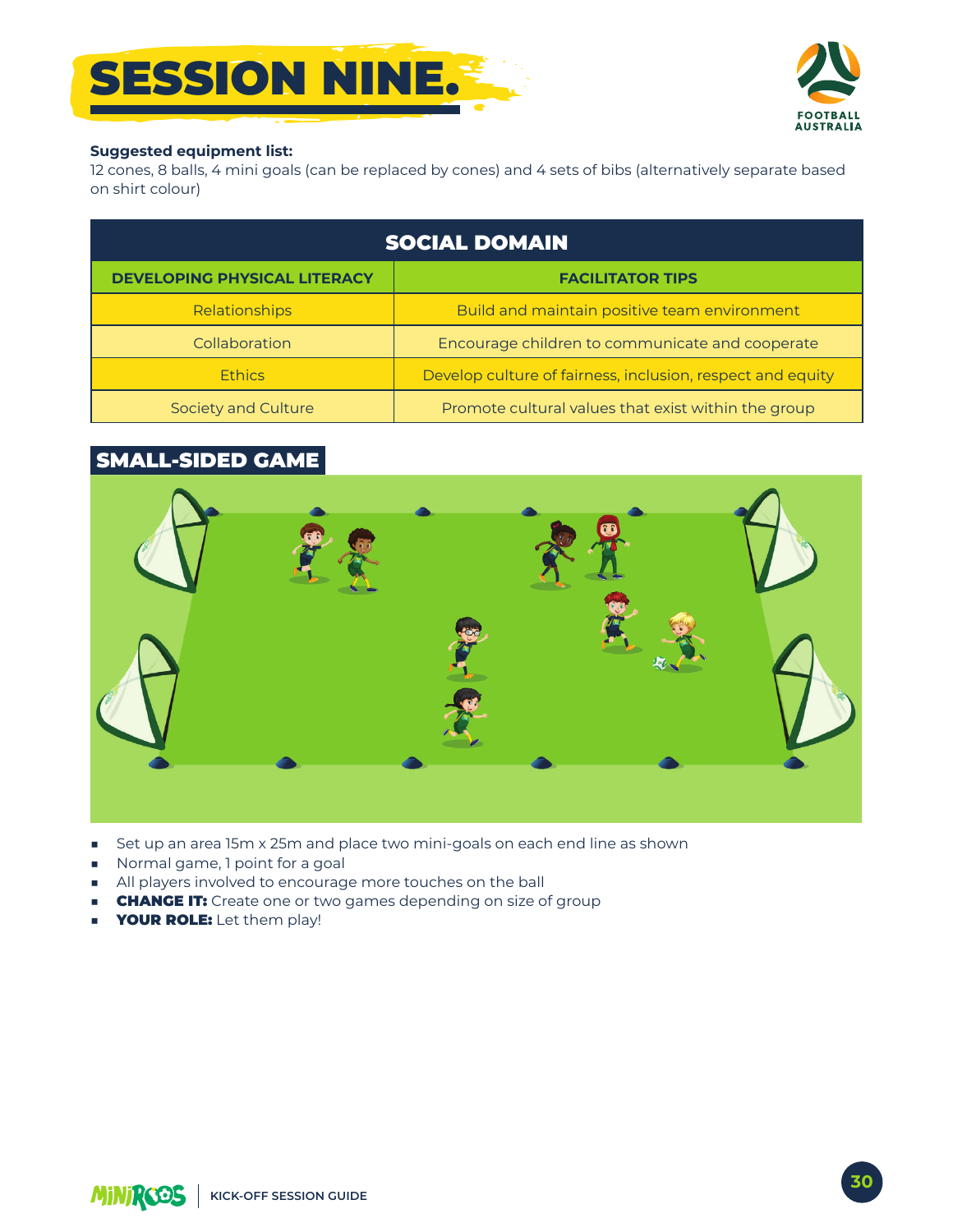



**FUN FOOTBALL GAME: WORLD** 



- Set up two areas 15m x 12.5m and place mini goals at either end as shown ٠
- Split players into four teams with two on each field
- Teams will face off against each other and try to score as many times as possible into mini goals ×.
- **CHANGE IT:** Rotate teams every 3 minutes to face off against a different team
- **YOUR ROLE:** Praise and encourage desired actions (e.g. running with the ball at speed & scoring a goal)

### **SMALL-SIDED GAME (WITH VARIATION)**



- Set up an area 15m x 25m and place two mini-goals on each end line as shown
- Normal game, I point for a goal
- **VARIATION:** A goal is worth 3 points if team scores in other goal (e.g. first scores in right goal then left)
- **CHANGE IT:** Create one or two games depending on size of group
- **YOUR ROLE:** Encourage children to look for width and create space. Praise desired actions (e.g. scoring a goal, running with the ball) without stopping the game